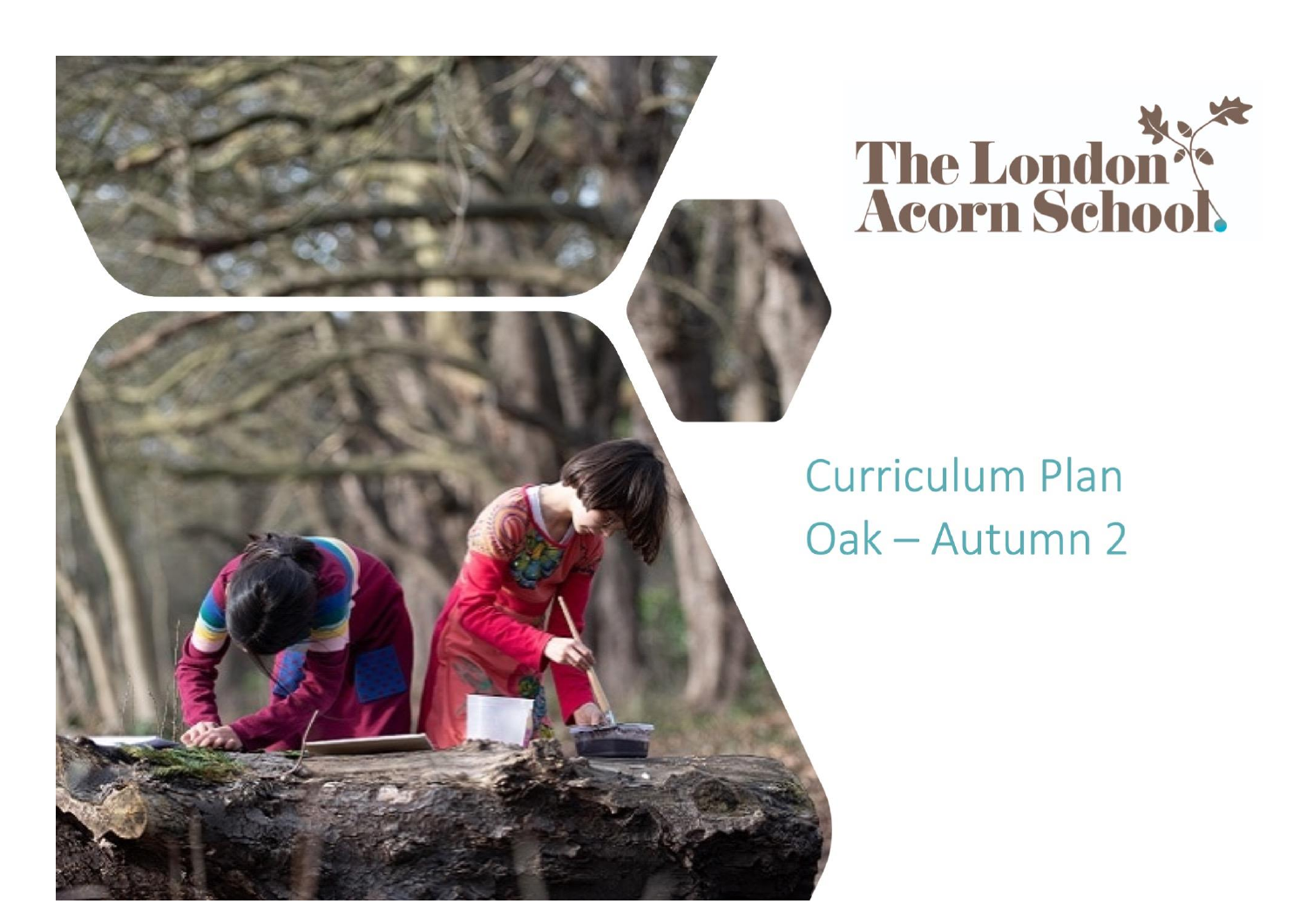## Programmes of Study



## Unit title : Extreme Earth

Literacy Genres Stories with flashbacks: Harry Miller's Run, *David Almond* (3 Weeks) Journalistic Writing: Flood [Babcock], *Alvaro F Villa* (3 weeks) The Power of Imagery Poetry: Earth Verse [Focus], *Sally M Walker* (1 week)

## Reading Enhancements Flood [Babcock], *Alvaro F Villa*

| Literacy | <b>Writing for Purpose</b><br>$\bullet$                          | <b>Maths</b> | Number and place value                                         |
|----------|------------------------------------------------------------------|--------------|----------------------------------------------------------------|
|          | Descriptive Piece - what it was like surviving a tornado         |              | Problem solving, reasoning and algebra                         |
|          | Book Review - Flood                                              |              | Negative numbers                                               |
|          | Information Piece/ Instructional - What to do in the event of an |              | calculate small differences between negative and               |
|          | earthquake                                                       |              | positive numbers                                               |
|          | Grammar                                                          |              | add and subtract negative numbers                              |
|          | To revise the language conventions and grammatical features of   |              | <b>Fractions</b>                                               |
|          | the different types of text such as:                             |              | - comparing, ordering, adding and subtracting fractions, incl. |
|          | Narrative (e.g. stories and novels)                              |              | mixed numbers                                                  |
|          | Recounts (e.g. anecdotes, accounts of observations,              |              | - compare fractions with unlike, but related, denominators     |
|          | experiences)                                                     |              | - correctly use the terms fraction, denominator and numerator  |
|          | Instructional texts (e.g. instructions and directions)           |              | - understand what improper fractions and mixed numbers are     |
|          | Reports (e.g. factual writing, description)                      |              | - add fractions with the same denominator, writing the answer  |
|          | Explanatory texts (how and why)                                  |              | as a mixed number                                              |
|          | Persuasive texts (e.g. opinions and promotional literature)      |              | - Multiply fractions less than 1 by whole numbers, converting  |
|          | Discursive texts (e.g. balanced arguments)                       |              | improper fractions to whole numbers                            |
|          | Spelling                                                         |              | - divide unit and non-unit fractions by whole numbers          |
|          | gh                                                               |              | - word problems                                                |
|          | C(S)                                                             |              | Measurement                                                    |
|          | $-or$                                                            |              | Geometry: properties of shapes (Shape, and measurement in      |
|          | $-0ur$                                                           |              | relation to shape)                                             |
|          | Comprehension<br>$\bullet$                                       |              | 2D shapes, their properties                                    |
|          | Tsunami                                                          |              | areas, and perimeters<br>$\bullet$                             |
|          | Earthquake                                                       |              | 3D shapes, their nets, volumes and properties<br>$\bullet$     |
|          | Flooding in the UK                                               |              |                                                                |

The London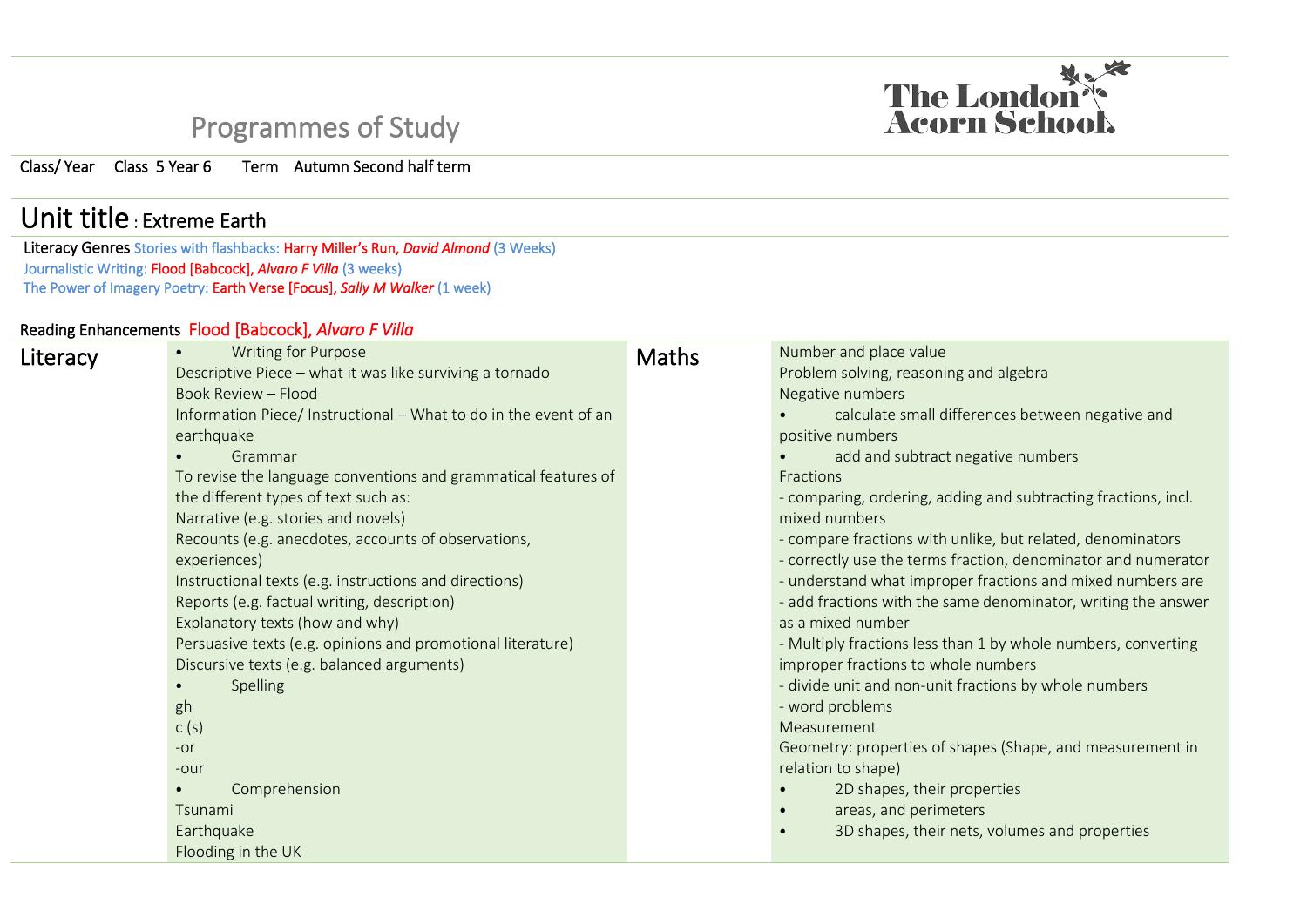|                                                                                                                                                                                                                                                                                                                                                                                                                                                                                                                         |                   | Calculate the perimeter, area and volume of shapes,<br>and know their units of measurement;<br>understand that shapes can have the same perimeters<br>$\bullet$<br>but different areas and vice versa<br>calculate the area of a triangle using the formula $A =$<br>$\bullet$<br>$1/2 b \times h$<br>find the area of parallelograms using the formula $A = b$<br>$\bullet$<br>$\times h$<br>name and describe properties of 3D shapes<br>$\bullet$<br>systematically find and compare nets for different 3D<br>$\bullet$<br>shapes.<br>Mental multiplication and division<br>Use mental strategies to divide by 2, 4, 8, 5, 20 and 25<br>Fractions, ratio and proportion<br>Written multiplication and division<br>use short division to divide 3-and 4-digit numbers by 1-<br>$\bullet$<br>digit numbers, including those which leave a remainder;<br>Problem solving, reasoning and algebra<br>Division; fractions and percentages<br>giving remainders as fractions, simplifying where<br>possible<br>fractions are added, subtracted, multiplied and divided;<br>$\bullet$<br>finding percentages is also covered.<br>$\bullet$<br>find non-unit fractions of amounts<br>Decimals, percentages and their equivalence to fractions<br>use mental strategies to find simple percentages of<br>amounts, including money |
|-------------------------------------------------------------------------------------------------------------------------------------------------------------------------------------------------------------------------------------------------------------------------------------------------------------------------------------------------------------------------------------------------------------------------------------------------------------------------------------------------------------------------|-------------------|----------------------------------------------------------------------------------------------------------------------------------------------------------------------------------------------------------------------------------------------------------------------------------------------------------------------------------------------------------------------------------------------------------------------------------------------------------------------------------------------------------------------------------------------------------------------------------------------------------------------------------------------------------------------------------------------------------------------------------------------------------------------------------------------------------------------------------------------------------------------------------------------------------------------------------------------------------------------------------------------------------------------------------------------------------------------------------------------------------------------------------------------------------------------------------------------------------------------------------------------------------------------------------------------------------------------------|
| Interpret the artwork of Hokusai and use it as a stimulus for own work<br>$\bullet$<br>$\bullet$<br>Understand how a variety of media, tools and techniques can be<br>matched to own ideas and intentions<br>Use line and shape to depict physical movement in water<br>$\bullet$<br>Select appropriate techniques to portray water, waves, crests and sea<br>$\bullet$<br>foam<br>Select a range of media to depict the colour and tone of water<br>Select appropriate tools to add detail, shape and line to an image | <b>Humanities</b> | Finding percentages<br>$\bullet$<br>Geography<br>Investigating a variety of extreme weather phenomena, such as tropical<br>storms, floods, lightning, hurricanes and tornadoes. Explore the effects<br>these can have on people and the landscape Earthquakes<br>• Finding out about the Earth's tectonic plates and how these<br>move to create earthquakes. Exploring areas of the globe that<br>are prone to earthquakes because of fault lines. Exploring<br>examples of earthquakes and the effects they had on people and<br>the landscape<br>• Using a map to identify the location of earthquakes striaround<br>the world<br>Tsunamis                                                                                                                                                                                                                                                                                                                                                                                                                                                                                                                                                                                                                                                                              |
|                                                                                                                                                                                                                                                                                                                                                                                                                                                                                                                         |                   |                                                                                                                                                                                                                                                                                                                                                                                                                                                                                                                                                                                                                                                                                                                                                                                                                                                                                                                                                                                                                                                                                                                                                                                                                                                                                                                            |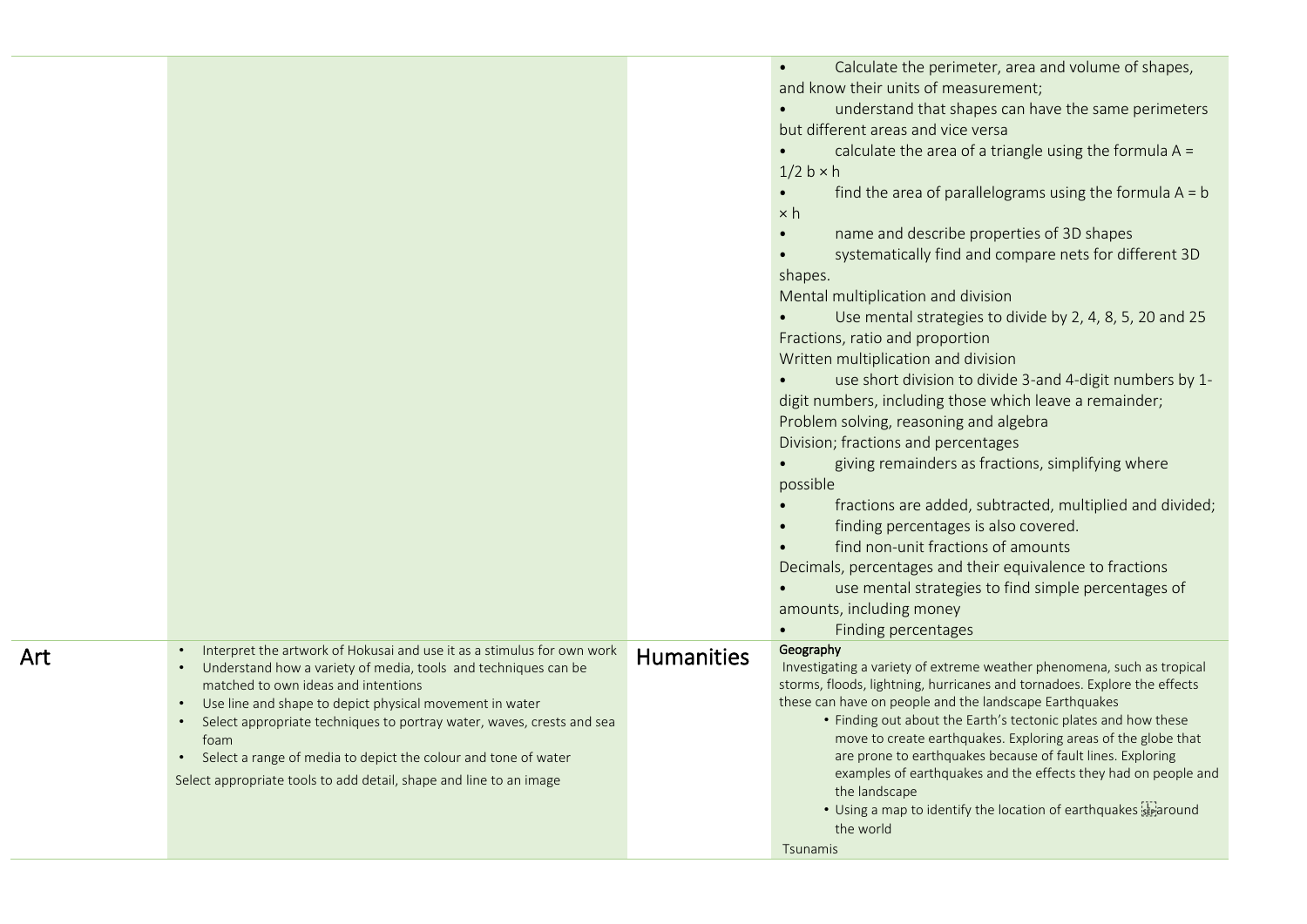|                             |                                                                                                                                                                                                                                                                                                                                                  |           | • Finding out how tsunamis are caused by earthquakes under the<br>sea bed. Exploring the effects of tsunamis on people and the<br>environment- Investigating the Indian Ocean tsunami of 2004<br>• Exploring the effects of natural disasters on people and<br>communities<br>• Exploring how aid agencies and charities respond to natural<br>disasters and ongoing issues of famine and drought<br>Exploring what individuals can do to help those                                                                                                                                  |
|-----------------------------|--------------------------------------------------------------------------------------------------------------------------------------------------------------------------------------------------------------------------------------------------------------------------------------------------------------------------------------------------|-----------|---------------------------------------------------------------------------------------------------------------------------------------------------------------------------------------------------------------------------------------------------------------------------------------------------------------------------------------------------------------------------------------------------------------------------------------------------------------------------------------------------------------------------------------------------------------------------------------|
| Relationships               | Children will learn:<br>• about how to deal with conflicts as they arise                                                                                                                                                                                                                                                                         | Forest    | Story: Wolves Make Rivers - trophic cascade, effects of large mammals on a landscape.<br>Autotroph/heterotroph. Weaving with diverse twigs, boats, small shelters, Catalan                                                                                                                                                                                                                                                                                                                                                                                                            |
| and Health                  | • how to recognise pressure from others to do something that is unsafe,<br>or that feels unsafe or uncomfortable, and strategies for managing this<br>(incl online)                                                                                                                                                                              | School    | tension tray.<br>Pupils identify more flora and fauna, consider needs of fauna and undertake projects<br>for these.                                                                                                                                                                                                                                                                                                                                                                                                                                                                   |
|                             | • about the people responsible for helping them stay healthy and safe,<br>ways that they can help these people, and how showing kindness to                                                                                                                                                                                                      |           | Use tools with more confidence, make simple knots.                                                                                                                                                                                                                                                                                                                                                                                                                                                                                                                                    |
|                             | these people is a positive expression of thanks and celebration for them<br>• the importance of empathy/compassion towards others; shared                                                                                                                                                                                                        |           | Widen scientific vocabulary and work well as a class team.                                                                                                                                                                                                                                                                                                                                                                                                                                                                                                                            |
|                             | responsibilities we all have for caring for other people and living things;<br>how to show care and concern for others                                                                                                                                                                                                                           |           | Children expand their environmental awareness in terms of conservation of the Morden<br>Hall Park.                                                                                                                                                                                                                                                                                                                                                                                                                                                                                    |
|                             | • about the 'protected characteristics' within the Equality Act (2010)<br>• that our behaviour has an effect on others and ourselves (jncl online)<br>and discriminatory behaviours are wrong<br>about prejudice; how to recognise behaviours/actions which discriminate<br>against others; ways of responding to it if witnessed or experienced |           | Children taken on leadership roles with Forest school days with younger children                                                                                                                                                                                                                                                                                                                                                                                                                                                                                                      |
| Design and                  | Festival food                                                                                                                                                                                                                                                                                                                                    | Science   | <b>LIGHT</b><br>• Consider how climate change can affect seasonal change.                                                                                                                                                                                                                                                                                                                                                                                                                                                                                                             |
| technology /                | • Explore traditional dishes and the components involved (Christmas                                                                                                                                                                                                                                                                              |           | • Know how light travels.                                                                                                                                                                                                                                                                                                                                                                                                                                                                                                                                                             |
| Woodwork                    | Dinner)<br>• Understand seasonality and how this effects foods that are available                                                                                                                                                                                                                                                                |           | • Know how we see objects.<br>• Explain reflection and refraction of light.                                                                                                                                                                                                                                                                                                                                                                                                                                                                                                           |
|                             | • Use research methods to identify food preferences and choices in                                                                                                                                                                                                                                                                               |           | • Explore a range of phenomena incl rainbows.                                                                                                                                                                                                                                                                                                                                                                                                                                                                                                                                         |
|                             | preparation for a dish                                                                                                                                                                                                                                                                                                                           |           |                                                                                                                                                                                                                                                                                                                                                                                                                                                                                                                                                                                       |
|                             | Design a simple toy made from wood and make it.                                                                                                                                                                                                                                                                                                  |           |                                                                                                                                                                                                                                                                                                                                                                                                                                                                                                                                                                                       |
| Religious<br><b>Studies</b> | Christian Festival of Christmas<br>The story of the nativity                                                                                                                                                                                                                                                                                     | <b>PE</b> | <b>SWIMMING</b><br>To develop confidence in the water. To enter and leave the pool<br>safely. Be able to answer questions about pool safety. Swims<br>competently, confidently and proficiently over a distance of at least<br>20m. Uses the stroke of front crawl effectively. Begin to refine the<br>technique of breaststroke and back stroke. Outcome: To swim a<br>width unaided in recognisable stroke.<br><b>FITNESS</b><br>Fitness Increase and improve in higher intensity, physical activity for<br>sustained periods of time. Apply skills to solve problems, individually |